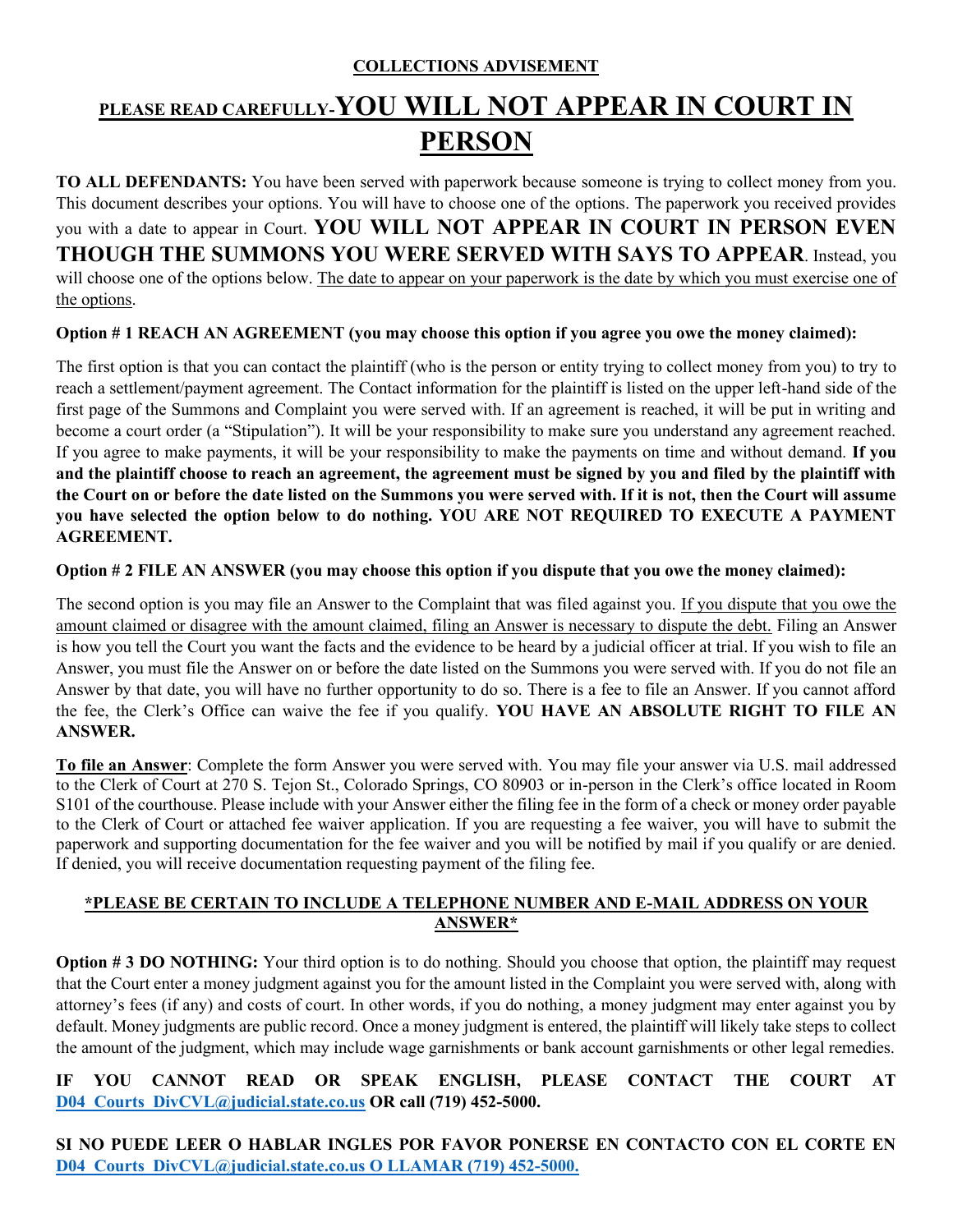**만약 당신이만약 당신이만약 당신이영어를 사용하다문의하시기 바랍니다법원법원 [D04\\_Courts\\_DivCVL@judicial.state.co.us](mailto:D04_Courts_DivCVL@judicial.state.co.us) 또는 전화 (719) 452-5000.**

**rú guǒ nín bù néng yuè dú huò shuō huà qǐng shuō yīng yǔ qǐng tōng guò yǐ xià fāng shì yǔ fǎ yuàn lián xì [D04\\_Courts\\_DivCVL@judicial.state.co.us](mailto:D04_Courts_DivCVL@judicial.state.co.us) huò zhì diàn (719) 452-5000.**

So ordered. Andrea Paprzycki Magistrate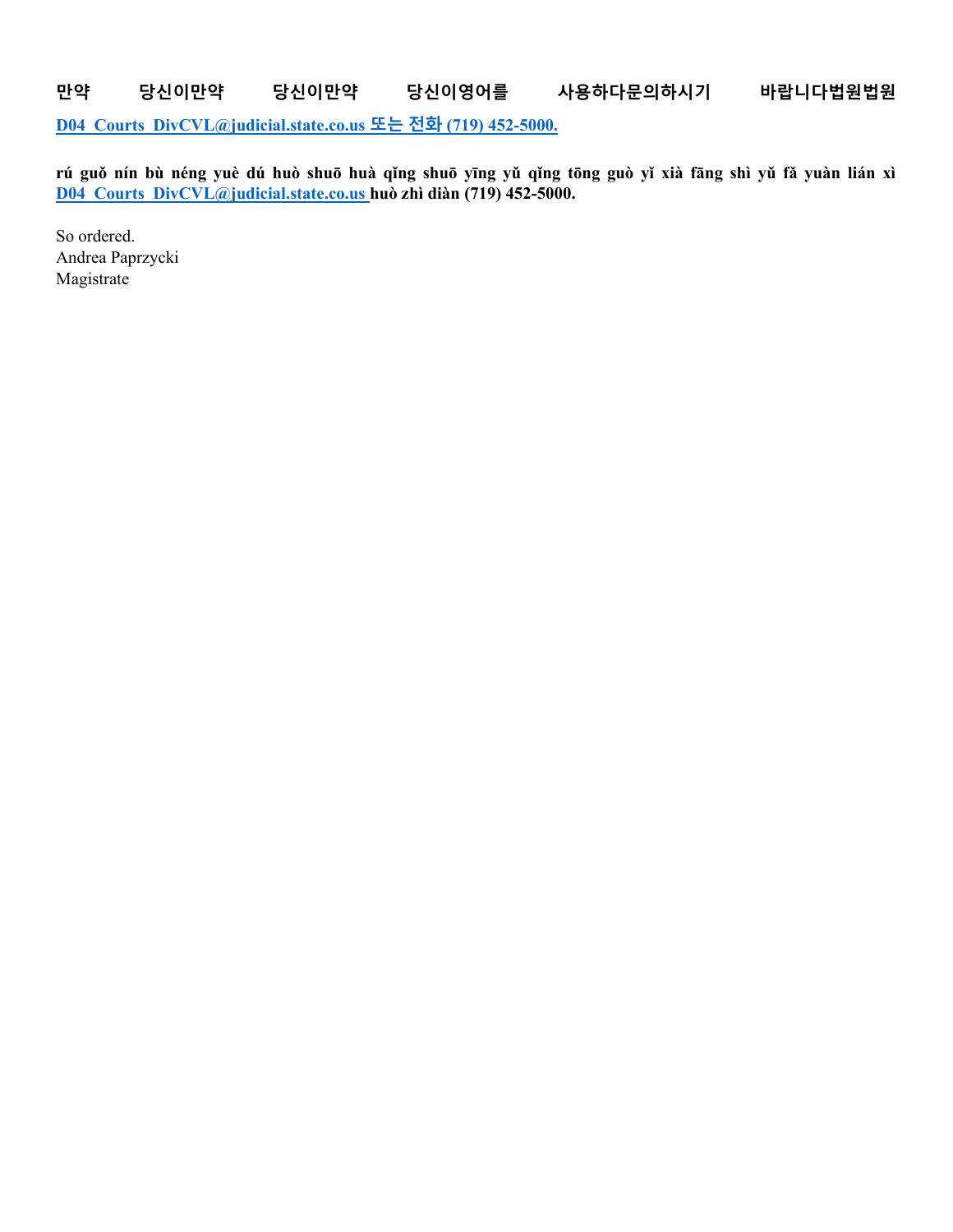# FEE WAIVER APPLICATION IF YOU ARE FILING AN ANSWER AND APPLYING FOR A FEE WAIVER (MIFP)

If you do *not* have documentation, as noted on the checklist below, you **will** be placed on a payment plan

# **CHECKLIST TO APPLY FOR MOTION TO PROCEED INFORMA PAUPERIS (MIFP)**

*Fill out Form JDF205 MOTION TO FILE WITHOUT PAYMENT OF FILING FEE.*

- o Correct and complete information must be provided on this form. Inadequate or incomplete information may result in you request to file and Motion being denied and filing fees will be assessed and all or partial payments expected. If an item on the form does not apply, please write "N/A".
- o Copies of the previous three months bank statements including checking and savings must be included with the JDF205 form. DO NOT provide originals.
- $\circ$  Copies of the previous three months paystubs and/or proof of income must be included. DO NOT provide originals.
- o Income can include wages, self-employment income, unemployment benefits, Social Security, SSI, alimony, workers compensation, etc. (see page 2 of the JDF205 form).
- o Income of parents if parents are supporting you.
- o Child support is not included as income but can be included as an expense.
- o Nonessential items such as cable or satellite television, club memberships, entertainment, dining out, etc., shall not be included in determining expenses (see page 2 of the JDF205 form).
- o Co-petitioner's must fill form out with both party's financial information.

# **\*\*\*Please be advised that if the above information is not provided at the time of your filing you will be set up on a payment plan for your filing fee by a Collection Investigator. \*\*\***

R 01/21

E LRJ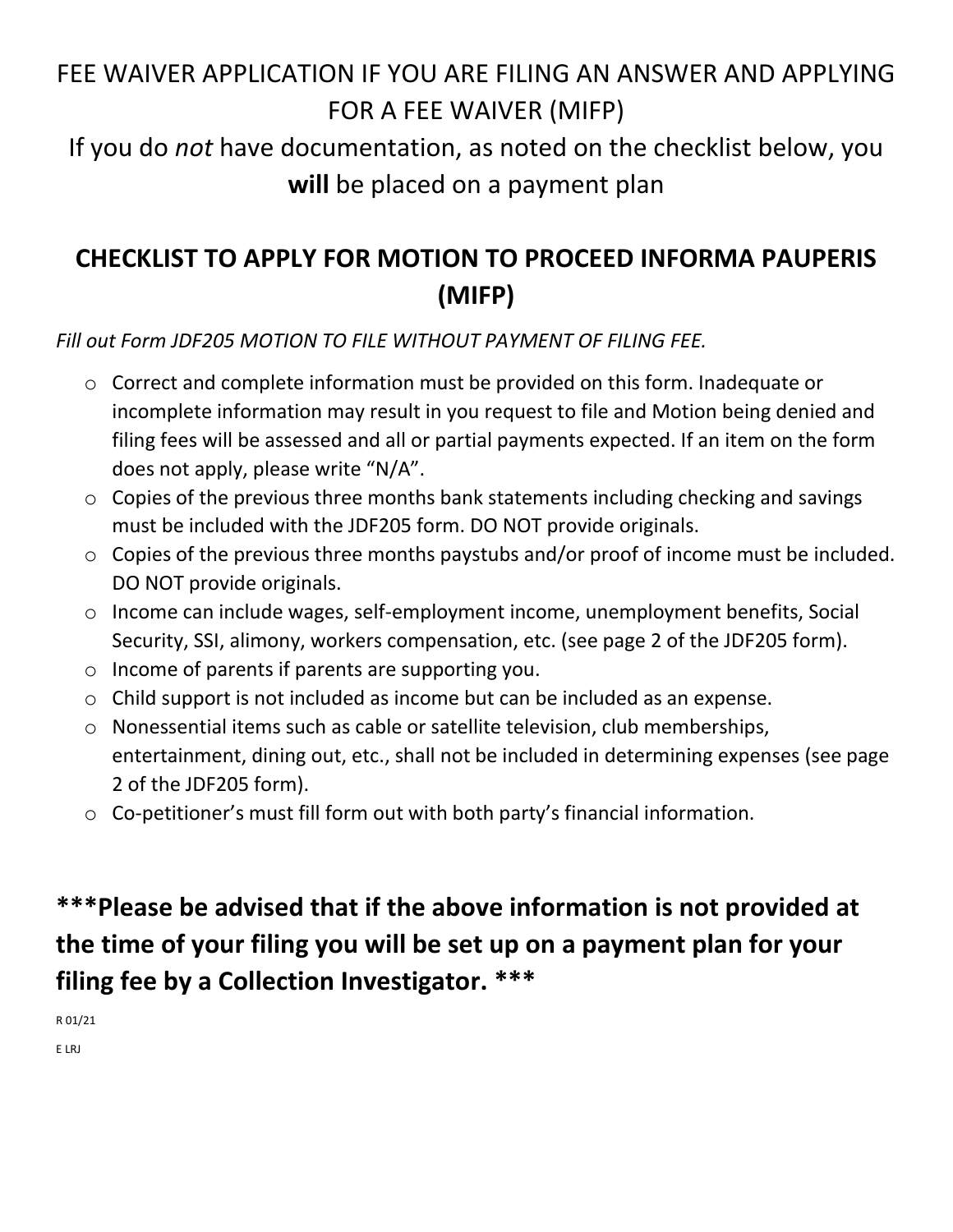| Court County Court                                                                                                                                                                                                                                            |                         |                                                            |                                                                                      |                                                  |  |
|---------------------------------------------------------------------------------------------------------------------------------------------------------------------------------------------------------------------------------------------------------------|-------------------------|------------------------------------------------------------|--------------------------------------------------------------------------------------|--------------------------------------------------|--|
| El Paso County, Colorado Court<br>Address: 270 South Tejon Street                                                                                                                                                                                             |                         |                                                            |                                                                                      |                                                  |  |
| Colorado Springs, Colorado 80903                                                                                                                                                                                                                              |                         |                                                            |                                                                                      |                                                  |  |
|                                                                                                                                                                                                                                                               |                         |                                                            |                                                                                      |                                                  |  |
|                                                                                                                                                                                                                                                               |                         |                                                            |                                                                                      |                                                  |  |
|                                                                                                                                                                                                                                                               |                         |                                                            |                                                                                      |                                                  |  |
| Attorney or Party Without Attorney: (Name & Address)                                                                                                                                                                                                          |                         |                                                            |                                                                                      |                                                  |  |
|                                                                                                                                                                                                                                                               |                         |                                                            |                                                                                      |                                                  |  |
|                                                                                                                                                                                                                                                               |                         |                                                            |                                                                                      | $\blacktriangle$ COURT USE ONLY $\blacktriangle$ |  |
| Phone Number:                                                                                                                                                                                                                                                 |                         |                                                            | Case Number:                                                                         |                                                  |  |
| Atty. Reg. #:                                                                                                                                                                                                                                                 |                         |                                                            | Courtroom: S290 Division CVL                                                         |                                                  |  |
|                                                                                                                                                                                                                                                               |                         | STATE AND SUPPORTING FINANCIAL AFFIDAVIT                   | MOTION TO: LIFILE WITHOUT PAYMENT OF FILING FEE L WAIVE OTHER COSTS OWED TO THE      |                                                  |  |
|                                                                                                                                                                                                                                                               |                         |                                                            | respectfully move the Court for an order to waive the following filing fee(s):       |                                                  |  |
| $\square$ complaint $\square$ petition $\square$ answer $\square$ response $\square$ motion to modify $\square$ other: _____________________ and as grounds state that I am<br>without funds, have no adequate funds available, and have a meritorious claim. |                         |                                                            |                                                                                      |                                                  |  |
| All items must be fully completed. Print or type neatly. If an item does not apply, please write "N/A"                                                                                                                                                        |                         |                                                            |                                                                                      |                                                  |  |
|                                                                                                                                                                                                                                                               |                         | <b>Name of Applicant</b>                                   |                                                                                      |                                                  |  |
|                                                                                                                                                                                                                                                               |                         |                                                            |                                                                                      |                                                  |  |
| Last Name                                                                                                                                                                                                                                                     |                         | First Name                                                 |                                                                                      | MI                                               |  |
| Street Address (Include Apt. # if applicable)                                                                                                                                                                                                                 |                         |                                                            |                                                                                      |                                                  |  |
|                                                                                                                                                                                                                                                               |                         |                                                            |                                                                                      |                                                  |  |
| City                                                                                                                                                                                                                                                          |                         |                                                            | State                                                                                | Zip Code                                         |  |
| $\Box$ Own $\Box$ Rent Home Phone #:                                                                                                                                                                                                                          |                         |                                                            |                                                                                      |                                                  |  |
| Social Security #                                                                                                                                                                                                                                             | Driver's Lic. # & State |                                                            | Date of Birth                                                                        |                                                  |  |
|                                                                                                                                                                                                                                                               |                         | <u> 1980 - Johann Barbara, martxa alemaniar amerikan a</u> |                                                                                      |                                                  |  |
|                                                                                                                                                                                                                                                               |                         |                                                            |                                                                                      |                                                  |  |
|                                                                                                                                                                                                                                                               |                         |                                                            |                                                                                      |                                                  |  |
|                                                                                                                                                                                                                                                               |                         |                                                            |                                                                                      |                                                  |  |
|                                                                                                                                                                                                                                                               |                         |                                                            |                                                                                      |                                                  |  |
| Hours/Week: Pay Rate: \$                                                                                                                                                                                                                                      |                         |                                                            | <sub>___</sub> □Weekly □Bi-weekly □Monthly □Annual □Other:_                          |                                                  |  |
|                                                                                                                                                                                                                                                               |                         |                                                            | Name of Other Responsible Party(Spouse, Partner, Parent, Other Persons in Household) |                                                  |  |
| Last Name                                                                                                                                                                                                                                                     |                         | <b>First Name</b>                                          |                                                                                      | MI                                               |  |
| Street Address (Include Apt. # if applicable)                                                                                                                                                                                                                 |                         |                                                            |                                                                                      |                                                  |  |
|                                                                                                                                                                                                                                                               |                         |                                                            |                                                                                      |                                                  |  |
| City                                                                                                                                                                                                                                                          |                         |                                                            | State                                                                                | Zip Code                                         |  |
| <b>Own ORent</b>                                                                                                                                                                                                                                              | Home Phone #:           |                                                            |                                                                                      |                                                  |  |
| Social Security #                                                                                                                                                                                                                                             | Driver's Lic. # & State |                                                            | Date of Birth                                                                        |                                                  |  |
|                                                                                                                                                                                                                                                               |                         |                                                            |                                                                                      |                                                  |  |
|                                                                                                                                                                                                                                                               |                         |                                                            |                                                                                      |                                                  |  |
|                                                                                                                                                                                                                                                               |                         |                                                            |                                                                                      |                                                  |  |
|                                                                                                                                                                                                                                                               |                         |                                                            |                                                                                      |                                                  |  |
|                                                                                                                                                                                                                                                               |                         |                                                            |                                                                                      |                                                  |  |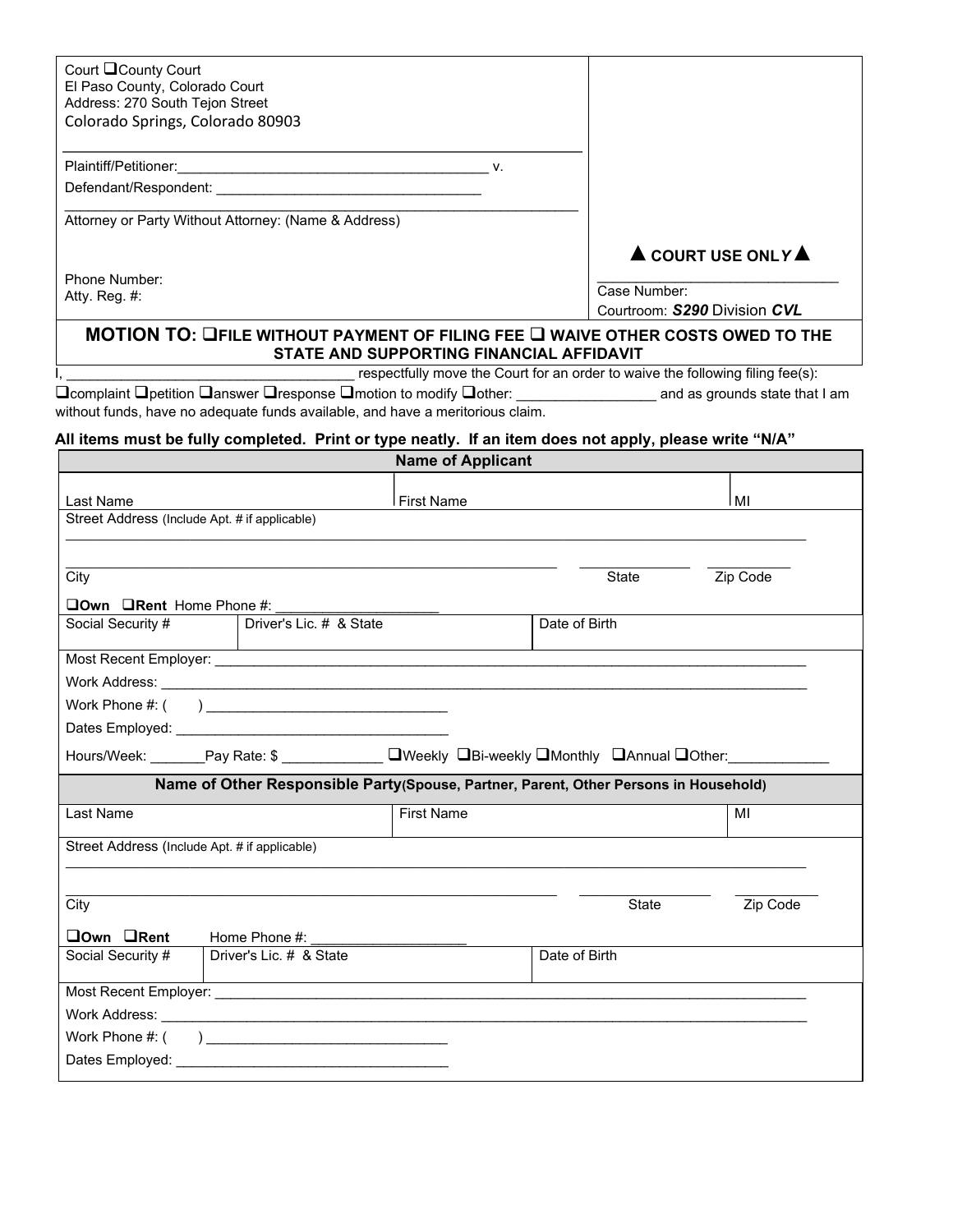| Marital Status: OSingle OMarried OPartner in a Civil Union ODivorced/Civil Union Dissolved OSeparated<br>□Widowed<br><b>Number in Household:</b> (including yourself) ldentify<br><b>Members:</b> |    |                                                                       |               |    |  |  |  |
|---------------------------------------------------------------------------------------------------------------------------------------------------------------------------------------------------|----|-----------------------------------------------------------------------|---------------|----|--|--|--|
| Name                                                                                                                                                                                              |    | Age                                                                   | Relationship  |    |  |  |  |
| Name                                                                                                                                                                                              |    | Age                                                                   | Relationship  |    |  |  |  |
| Gross Monthly Income (See Information on page 3)<br><b>Monthly Expenses (See Information on Page 3)</b>                                                                                           |    |                                                                       |               |    |  |  |  |
| Self (wages, salary, commission)                                                                                                                                                                  | \$ | Rent or Mortgage                                                      |               | S  |  |  |  |
| Spouse/Partner, Other Household<br>Members                                                                                                                                                        | \$ | Groceries                                                             |               | \$ |  |  |  |
| Parents (if same household)                                                                                                                                                                       | \$ | <b>Utilities</b>                                                      | \$            |    |  |  |  |
| <b>Unemployment Benefits</b>                                                                                                                                                                      | \$ | Clothing                                                              |               | \$ |  |  |  |
| Social Security/Retirement Funds                                                                                                                                                                  | \$ | Maintenance/Alimony and/or Child Support                              |               | \$ |  |  |  |
| Maintenance/Alimony                                                                                                                                                                               | \$ | Medical/Dental                                                        |               | \$ |  |  |  |
| Other Income (identify)                                                                                                                                                                           | \$ | Other Expenses (identify)                                             |               | \$ |  |  |  |
| Other Income (identify)                                                                                                                                                                           | \$ | Other Expenses (identify)                                             |               | \$ |  |  |  |
| <b>Total Income</b>                                                                                                                                                                               | \$ | <b>Total Expenses</b>                                                 |               | \$ |  |  |  |
| Cash on Hand (Cash you are carrying<br>or which is stored at home, etc.)                                                                                                                          | \$ | Credit Cards: (Show type and balance owed)<br>$\frac{1}{2}$<br>$\sim$ |               |    |  |  |  |
| <b>Checking Account Balance</b>                                                                                                                                                                   | \$ | Name/Address of Bank:                                                 |               |    |  |  |  |
| <b>Savings Account Balance</b>                                                                                                                                                                    | \$ | Name/Address of Bank:                                                 |               |    |  |  |  |
| \$<br><b>Stocks, Bonds, or other Investments</b><br><b>Held Balance</b>                                                                                                                           |    | Type of Investment Name/Location of Company/Corporation               |               |    |  |  |  |
| Vehicles Owned (Autos, boats,<br>recreational vehicles, etc.) - Estimate<br>Value                                                                                                                 | \$ | Year Model License Plate<br>Model __<br>Year                          | License Plate |    |  |  |  |
| <b>House(s) or other Property</b><br><b>Estimate Value</b>                                                                                                                                        | \$ | Amount owed \$ ________________Year Purchased                         |               |    |  |  |  |
| IF ADDITIONAL SPACE IS NEEDED TO PROVIDE COMPLETE INFORMATION, ATTACH A SEPARATE PAGE.                                                                                                            |    |                                                                       |               |    |  |  |  |

**I swear under penalty of perjury that all information provided is true and complete. In addition, if requested I will provide three (3) months of bank statements and pay stubs or other comparable proof of income status. I authorize the Court to make any necessary contacts to verify the information.**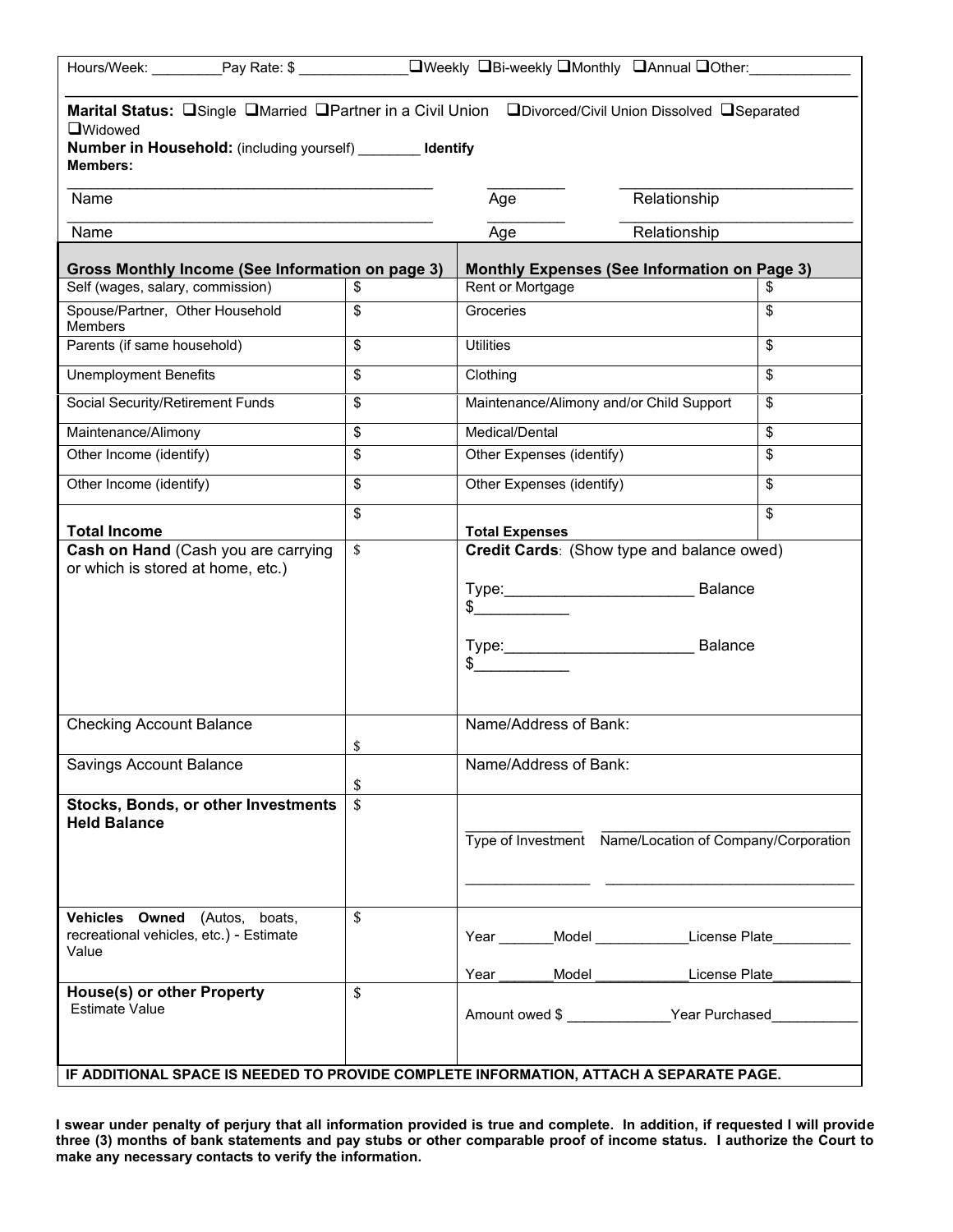## **MOTION TO FILE WITHOUT PAYMENT SUPPORTING FINANCIAL AFFIDAVIT, AND SUPPORTING DOCUMENTATION REQUESTED**

## General Information

**It is important that you accurately complete all sections of this form as appropriate based on your personal circumstances. If a section does not apply, please write N/A.** 

**A. Gross Monthly Income.** Includes income from all members of the household who contribute monetarily to the common support of the household.

#### **Income categories to include:**

Wages, including tips, salaries, commissions, payments received as an independent contractor for labor or services, bonuses, dividends, severance pay, pensions, retirement benefits, royalties, interest/investment earnings, trust income, annuities, capital gains, unemployment benefits, Social Security Disability (SSD), Social Security Supplemental Income (SSI), Workman's Compensation Benefits, and alimony.

**Note:** Income from roommates should not be considered if such income is not commingled in accounts or otherwise combined with the applicant's income in a fashion which would allow the applicant proprietary rights to the roommate's income.

#### **Income categories do not include:**

TANF payments, food stamps, subsidized housing assistance, veteran's benefits earned from a disability, child support payments, or other public assistance programs.

**B. Liquid Assets.** Includes cash on hand or in accounts, stocks bonds, certificates of deposit, equity, and personal property or investments which could readily be converted into cash without jeopardizing the applicant's ability to maintain home and employment.

**Expenses.** Nonessential items such as cable television, club memberships, entertainment, dining out, alcohol, cigarettes, etc., **shall not** be included. Allowable expense categories are listed on JDF 205.

## **If you are applying to have your filing fee waived, you may be asked to supply:**

- a. Copies of the previous three months bank statements, including checking and savings. **DO NOT provide originals.**
- b. Copies of the previous three months' pay stubs and/or proof of income must be included. **DO NOT provide originals.**